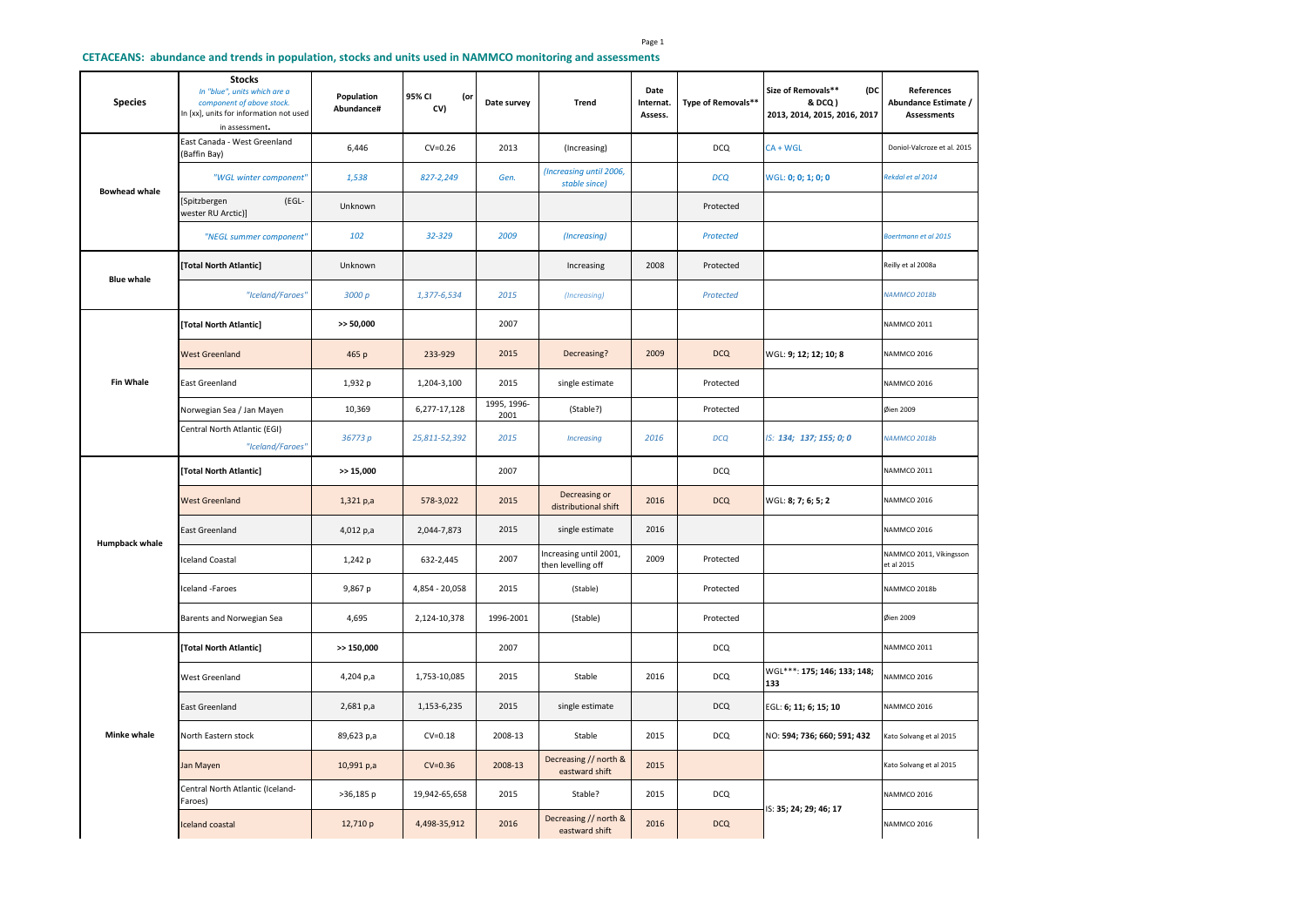|                         |                                                     |                                                                      |               |                        |                      | Page 2 |                              |                                                                                                                                                                             |                                                   |
|-------------------------|-----------------------------------------------------|----------------------------------------------------------------------|---------------|------------------------|----------------------|--------|------------------------------|-----------------------------------------------------------------------------------------------------------------------------------------------------------------------------|---------------------------------------------------|
| Sei whale               | Central North Atlantic                              | 10,300                                                               | $CV=0.27$     | 1989                   | Unknown              | 2008   | Protected                    |                                                                                                                                                                             | Cattanach et al. 1993, Reilly<br>et al 2008b      |
|                         | [Total North Atlantic]                              | Unknown                                                              |               |                        | Unknown              | 2008   | Protected                    |                                                                                                                                                                             | Taylor et al 2008                                 |
| Sperm whale             | "Iceland/Faroes"                                    | 23,166                                                               | 7699-69,709   | 2015                   | (Increasing)         |        | Protected                    |                                                                                                                                                                             | NAMMCO 2018b                                      |
|                         | <b>North East Atlantic</b>                          | $^{\sim}$ 40,000 a                                                   |               | 1987-89                | single estimate      | 1995   | FO: Live strandings          | FO: 0; 5; 2; 2; 0                                                                                                                                                           | NAMMCO 1995                                       |
| <b>Bottlenose whale</b> | ["Faroes 2007 & CODA"]                              | 19,539                                                               | 9,921-38,482  | 2007                   | single estimate      |        | GL: DC                       | GRL: 5; 11; 3; 3; 16                                                                                                                                                        | Rogan et al 2017                                  |
|                         | Eastern high Arctic-Baffin Bay                      | 21,213                                                               | 10,985-32,619 | 1996                   | single estimate      |        | DC (CA), DCQ (GL)            | CA + GL                                                                                                                                                                     | Innes et al 2002, NAMMCO<br>2018b                 |
|                         | "WGL winter- North Water"                           | >2,245 p,a                                                           | 1,811-2,783   | 2009-10 (May)          | single estimate      | 2012   | <b>DCQ</b>                   | WG: 26; 31; 7; 16; 32                                                                                                                                                       | Heide-Jørgensen et al 2013,<br><b>NAMMCO 2012</b> |
| Beluga                  | "WGL winter - Eastern Davis Strait<br>/ Baffin Bay' | 9,072 p,a                                                            | 4,895-16,450  | 2012 (March-<br>April) | <b>Increasing</b>    | 2017   | <b>DCQ</b>                   | WG: 279; 240; 120; 187; 164                                                                                                                                                 | Heide-Jørgensen et al 2016,<br>VAMMCO 2017a 2018a |
|                         | [Southwest Greenland]                               | Heide-Jørgensen and Laidre<br>Extirpated ~1930<br>2006, NAMMCO 2018a |               |                        |                      |        |                              |                                                                                                                                                                             |                                                   |
|                         | Svalbard                                            | Unknown                                                              |               |                        |                      |        | Protected                    |                                                                                                                                                                             | NAMMCO 2018a                                      |
|                         | [Baffin Bay]                                        | hunters                                                              |               |                        |                      |        |                              | Baffin Bay narwhals are composed of the 8 stocks below, or summer aggregations, that migrate between Canada and Greeenland and are susceptible to hunting by both CA and GL |                                                   |
|                         | Smith Sound                                         | 16,360                                                               | $CV=0.65$     | 2013                   | single estimate      | 2017   | DCQ?                         | CA: na<br>GL<br>quota: 5/year                                                                                                                                               | Doniol-Valcroze et al 2015,<br>NAMMCO 2015, 2018a |
|                         | Jones sound                                         | 12,694 p,a                                                           | $CV=0.33$     | 2013                   | single estimate      | 2017   | <b>DCQ</b>                   | CA: na                                                                                                                                                                      | Doniol-Valcroze et al 2015,<br>NAMMCO 2015, 2018a |
|                         | Inglefield Bredning                                 | 8,368                                                                | 5,209-13,442  | 2007                   | Stable               | 2017   | <b>DCQ</b>                   | NG: 83; 102; 75; 81; 108<br>CA: na                                                                                                                                          | Heide-Jørgensen et al 2010,<br>NAMMCO 2010, 2018a |
|                         | Melville Bay                                        | 3,091 p,a                                                            | 1,228-7,783   | 2014                   | Stable               | 2017   | <b>DCQ</b>                   | WG: 71; 113; 71; 91; 93<br>CA: na                                                                                                                                           | NAMMCO 2015, 2017                                 |
|                         | Eastern Baffin island                               | 17,555 p,a                                                           | $CV = 0.35$   | 2013                   | Likely stable        | 2017   | <b>DCQ</b>                   | CA: ~130                                                                                                                                                                    | Doniol-Valcroze et al 2015,<br>NAMMCO 2015, 2018a |
|                         | <b>Eclipse Sound</b>                                | 10,489 p,a                                                           | $CV=0.24$     | 2013                   | Stable               | 2017   | <b>DCQ</b>                   |                                                                                                                                                                             | Doniol-Valcroze et al 2015,<br>NAMMCO 2015, 2018a |
| Narwhal                 | Admiralty Inlet                                     | 35,043 p,a                                                           | $CV=0.42$     | 2013                   | Stable               | 2017   | <b>DCQ</b>                   | WG: 130; 119; 72; 176; 134;<br>CA: na                                                                                                                                       | NAMMCO 2015, 2017                                 |
|                         | Somerset Island                                     | 49,758 p,a                                                           | $CV=0.20$     | 2013                   | Stable or increasing | 2017   | <b>DCQ</b>                   |                                                                                                                                                                             | Doniol-Valcroze et al 2015,<br>NAMMCO 2015, 2018a |
|                         | Northern East Greenland                             | na                                                                   | na            | 2017                   | single estimate      | 2017   | Protected (National<br>Park) |                                                                                                                                                                             | NAMMCO 2018a                                      |
|                         | <b>East Greenland</b>                               | 6,444 p,a                                                            | 2,505-16,575  | 2008                   | decreasing           | 2017   | <b>DCQ</b>                   |                                                                                                                                                                             | Heide-Jørgensen et al 2010,<br>NAMMCO 2009, 2018a |
|                         | [Ittoqqortoormiit]                                  | 476                                                                  | 232-977       | 2016                   | (decreasing)         | 2017   | <b>DCQ</b>                   | EG: 66; 81; 94; 53; 91                                                                                                                                                      | NAMMCO 2018ac                                     |
|                         | [Tasiilaq]                                          | 797                                                                  | 236-2686      | 2016                   | (decreasing)         | 2017   | <b>DCQ</b>                   |                                                                                                                                                                             | NAMMCO 2018ac                                     |
|                         | Svalbard                                            | > 837                                                                | $CV=0.50$     | 2015                   | single estimate      | 2017   | Protected                    |                                                                                                                                                                             | NAMMCO 2018a                                      |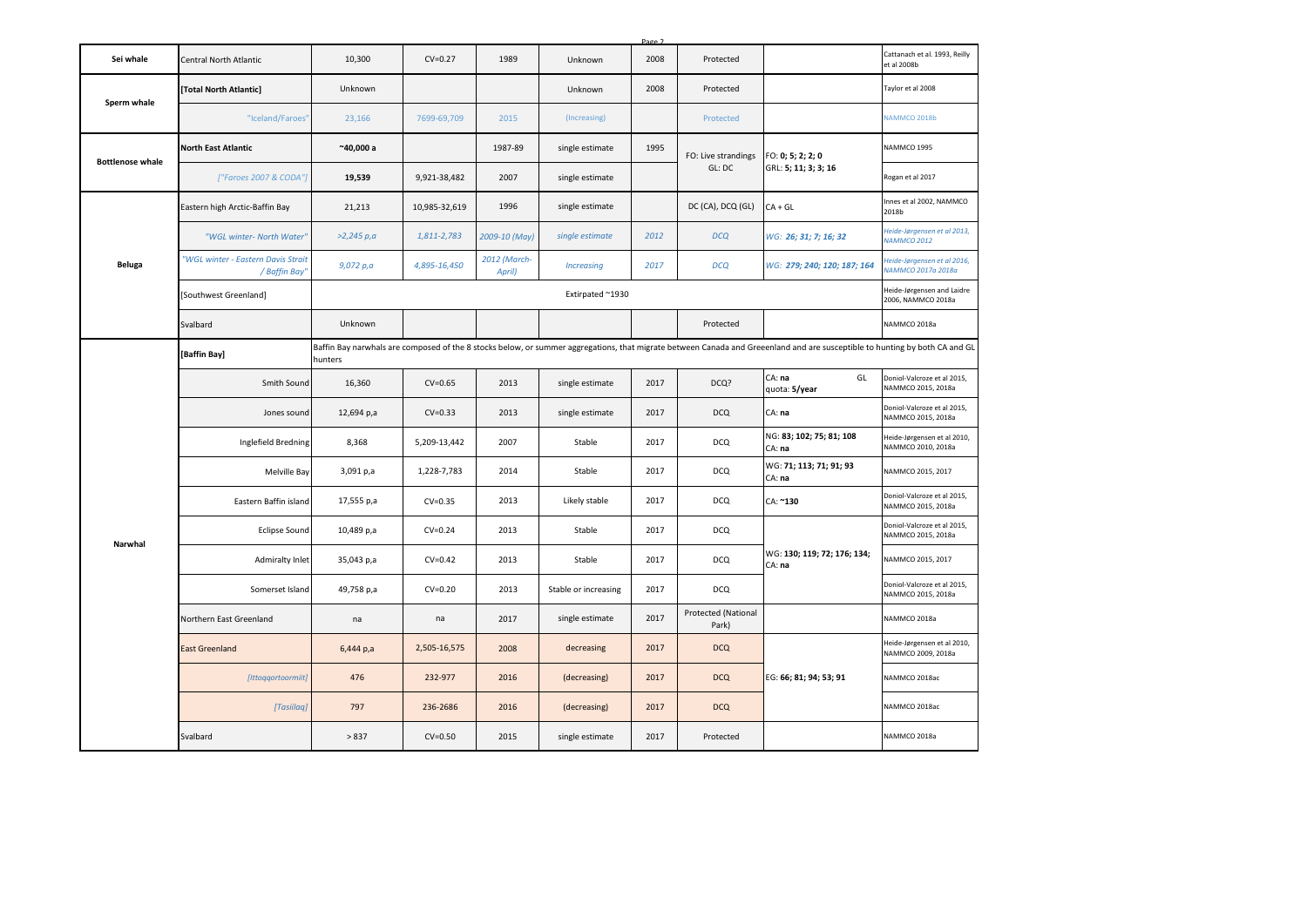|                           |                                                    |                    |                  |         |                         | Page 3 |           |                                                                   |                                                       |
|---------------------------|----------------------------------------------------|--------------------|------------------|---------|-------------------------|--------|-----------|-------------------------------------------------------------------|-------------------------------------------------------|
|                           | West Greenland                                     | Unknown            |                  |         |                         |        | DC        | WG: 27; 10; 16; 12; 5                                             |                                                       |
|                           | East Greenland                                     | Unknown            |                  |         |                         |        | DC        | EG: 11; 6; 7; 2; 10                                               |                                                       |
| Killer whale              | Northern North Sea-Eastern<br>Norwegian Sea        | 7,000              | 3,400-14,400     | 1989    | Single estimate         | 1993   | Protected |                                                                   | NAMMCO 1993                                           |
|                           | Iceland/Faroe islands                              | 6,618              | 3,850-x          | 1987    | Single estimate         | 1993   | Protected |                                                                   | Gunnlaugsson and<br>Sigurjónsson 1990, NAMMCO<br>1993 |
|                           | [Northeast Atlantic]                               | 778,000            | $CV=0.29$        | 1989    | Single estimate         | 1996   |           |                                                                   | Buckland et al 1993,<br>NAMMCO 1998                   |
|                           | West Greenland                                     | >11,993 p,a        | 4,575-31,438     | 2015    | Increasing              | 2016   | DC        | WGL: 316; 433; 277; 168; 163                                      | NAMMCO 2017                                           |
| <b>Pilot whale</b>        | East Greenland                                     | 338 p,a            | 65-1,749         | 2015    | Single estimate         |        | DC        | EGL: 0; 0; 6; 27; 58                                              | NAMMCO 2017                                           |
|                           | Jan Mayen                                          | Unknown            |                  |         |                         |        |           |                                                                   |                                                       |
|                           | Iceland - Faroe Islands                            | 344,148 p          | 162,795-727,527  | 2015    | (stable)                |        | DC        | FO: 1,104; 48; 501; 295; 1,203 NAMMCO 2018b                       |                                                       |
| Lagenorhynchus spp.       | [West Greenland]                                   |                    |                  |         |                         |        | DC        | GL: 102; 102; 69; 76; 32                                          |                                                       |
|                           | [East Greenland]                                   |                    |                  |         |                         |        | DC        | GL: 44; 35; 27; 50; 32                                            |                                                       |
|                           | <b>West Greenland</b>                              | $>2,747$ p         | 1,257-6,002      | 2015    | Decreasing              |        | $DC$      | GL: na (catches recorded as<br>Lagenorhynchus spp.; see<br>above) | NAMMCO 2017                                           |
| White-beaked dolphin      | [North East Atlantic]                              | $^{\sim}$ 100,000s |                  |         | Stable                  | 2008   | BC        |                                                                   | Hammond et al 2012                                    |
|                           | "East Greenland"                                   | 2,140p             | 825-5,547        | 2015    | Single estimate         |        |           | GL: na (catches recorded as<br>Lagenorhynchus spp.; see<br>above) | <b>NAMMCO 2016</b>                                    |
|                           | "Iceland/Faroes"                                   | 159,000 p          | 49,957-506,054   | 2015    | (increasing)            |        |           |                                                                   | <b>NAMMCO 2018</b>                                    |
| White-sided dolphin       | [North East Atlantic]                              | Unknown, abundant  |                  |         | Stable                  | 2008   | BC        |                                                                   | Hammond et al 2008                                    |
|                           | "Iceland/Faroes"                                   | 131,022 p          | 35,251 - 486,981 | 2015    | (increasing)            |        | $DC+BC$   | FO: 430; 0; 0; 0; 488                                             | <b>NAMMCO 2018b</b>                                   |
| <b>Bottlenose dolphin</b> | Faroe islands                                      | $^{\sim}1,000$     |                  |         |                         |        | BC, DC    | FO: 0, 0, 0, 0, 0 (2009:1,<br>2006:17)                            |                                                       |
| Risso's dolphin           | North Atlantic                                     | Unknown            |                  |         |                         | 2008   | Protected |                                                                   | Taylor et al 2012                                     |
|                           | West Greenland                                     | >83,321 p,a        | 43,377-160,047   | 2015    | Increasing              | 2015   | $DC+BC$   | WGL: 2,643; 2,555; 2,003;<br>2,372; 2,237                         | NAMMCO 2016                                           |
|                           | East Greenland                                     | 1,642 p,a          | 318-8,464        | 2015    | Single estimate         |        | $DC+BC$   | EGL: 3; 3; 6; 8; 3                                                | NAMMCO 2016                                           |
|                           | <b>Iceland Coastal</b>                             | 43,179 p,a         | 31,755-161,899   | 2007    | Single estimate         |        | BC        | IS: BC=1,000s                                                     | NAMMCO 2012                                           |
| <b>Harbour porpoise</b>   | aroese Coastal                                     | >5,175 p,a         | 3,457-17,637     | 2010    | Single estimate         |        | $BC + DC$ | FO: BC & DC na                                                    | NAMMCO 2012                                           |
|                           | [Norwegian Sea]                                    | Unknown            |                  |         |                         |        | BC        |                                                                   |                                                       |
|                           | <b>Barents Sea to Lofoten</b>                      | 10,000             | 4,379-23,200     | 2016    | single estimate         |        | BC        | NO: BC=3,000s                                                     | Bjørge and Øien 1995                                  |
|                           | Norwegian coastal (from 62N to<br>Lofoten islands) | 24,526 p,a         | 14,035-40,829    | 2016    | single estimate         |        | $BC$      |                                                                   | Hammond et al 2017                                    |
|                           | North Sea                                          | 345,373            | 246,526          | 495,752 | Stable, southward shift |        | ВC        | All: BC=????                                                      | Hammond et al 2013, 2017                              |